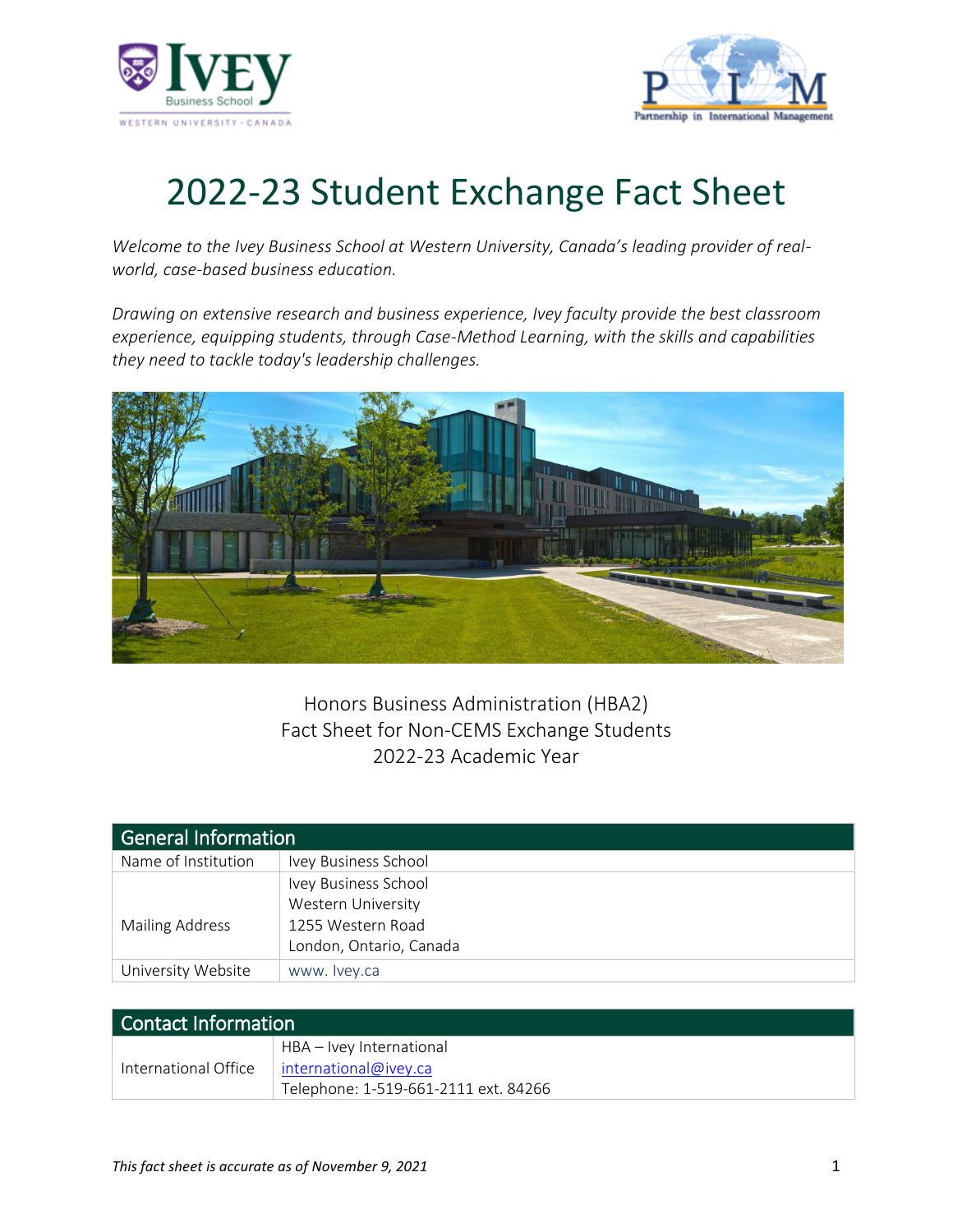



|          | Sylvie Salewski<br>Exchange Coordinator<br>international@ivey.ca                 |
|----------|----------------------------------------------------------------------------------|
| Contacts | Ivey Business School: htttp://www.ivey.ca<br>HBA Program: http://www.ivey.ca/hba |
|          | *For CEMS-related inquiries, please contact cems@ivey.ca*                        |

| <b>Nomination Procedures</b>   |                                                                                                                                                                                                                                                                                                                                                                                                                                                                               |  |
|--------------------------------|-------------------------------------------------------------------------------------------------------------------------------------------------------------------------------------------------------------------------------------------------------------------------------------------------------------------------------------------------------------------------------------------------------------------------------------------------------------------------------|--|
| Nomination<br>Procedure        | All students coming to Ivey on exchange must be selected and nominated by their<br>home university to the Ivey Business School.<br>In the Spring an email will be sent to Exchange Coordinators at partner schools<br>with the nomination instructions. Nominations are made through an online portal<br>(link will be provided) requiring information to be uploaded for each student.                                                                                       |  |
| Nomination<br><b>Deadlines</b> | Fall, Full Year & Spring Semester Exchange:<br>March 7, 2022 - May 2, 2022<br>Spring semester exchange - late nominations<br>By August 1, 2022<br>*It is best to have the majority of students nominated during the Spring to ensure<br>they have the best selection of courses available. Late nominations may mean<br>fewer desirable courses available to choose from. If you wish to nominate<br>students after this Fall deadline, please contact our office to discuss. |  |

| <b>Application Process</b>      |                                                                                                                                                                                                                                                                                                                                                                      |  |
|---------------------------------|----------------------------------------------------------------------------------------------------------------------------------------------------------------------------------------------------------------------------------------------------------------------------------------------------------------------------------------------------------------------|--|
| Application<br><b>Deadlines</b> | Fall, Full Year & Spring<br>Student Application deadline: June 6, 2022<br>Spring - Late Nominations<br>By August 8, 2022                                                                                                                                                                                                                                             |  |
| Application<br>Process          | Following the nomination deadline, students will be contacted with instructions on<br>completing the online application. This application form is used for administration<br>purposes. It is not intended as an "application" to the HBA Exchange Program.<br>They have been selected and nominated by their home school and therefore they<br>are accepted to Ivey. |  |
|                                 | Required documents<br>Online application form<br>➤<br>Transcript/grade report (electronic form accepted)<br>➤<br>Online biography (confirmation it has been completed)<br>⋗                                                                                                                                                                                          |  |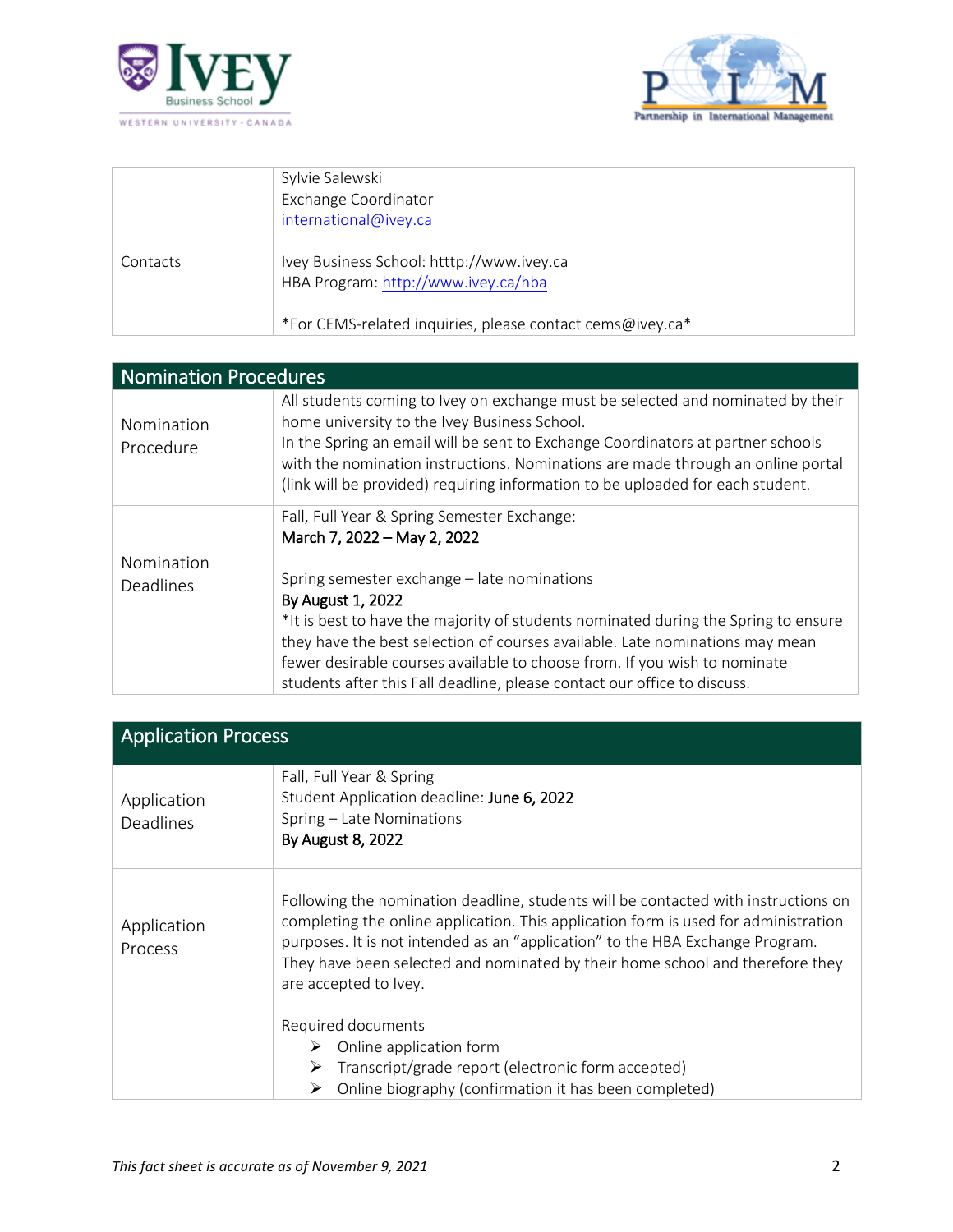



|                     | Fall, Full Year & Spring - Mid July                                                 |
|---------------------|-------------------------------------------------------------------------------------|
|                     | Course selection will be in the format of an add/drop period.                       |
| Course Selection    |                                                                                     |
|                     | Spring (Late Nominations) – Beginning of September                                  |
|                     | This selection period will be open to all Ivey HBA2 students so options may         |
|                     | become limited. There is no guarantee on course availability. Students should       |
|                     | exercise flexibility with alternative courses.                                      |
|                     | Students who are not native speakers of English must have English language          |
|                     | proficiency equivalent to 250/100 TOEFL score.                                      |
|                     | Students are required to have this level of competency. Exchange students should    |
| English Proficiency | be very comfortable communicating in English with speakers from many cultural       |
|                     | backgrounds who may have a strong native accent. Quick comprehension and            |
|                     | response in English is required to be successful in Ivey courses as this is a Case- |
|                     | Based learning environment. In some courses, up to 50% of the final mark is for in- |
|                     | class verbal contribution. Mandatory attendance is required for all courses.        |

| <b>Academic Information</b> |                                                                                                                                                                                                                                                                                                                                                                                                                                                                                                                                                                                                                                                                                                                                                                                                                                                                                                                                                                                                                                                                                                            |  |
|-----------------------------|------------------------------------------------------------------------------------------------------------------------------------------------------------------------------------------------------------------------------------------------------------------------------------------------------------------------------------------------------------------------------------------------------------------------------------------------------------------------------------------------------------------------------------------------------------------------------------------------------------------------------------------------------------------------------------------------------------------------------------------------------------------------------------------------------------------------------------------------------------------------------------------------------------------------------------------------------------------------------------------------------------------------------------------------------------------------------------------------------------|--|
| Academic Dates              | Full HBA2 Year: September 12, 2022 - April 8, 2023<br>Fall Semester: September 12, 2022 - December 16, 2022<br>Spring Semester: January 9, 2023 - April 8, 2023<br>Fall Exam Period: December 10, 2022 - December 16, 2022<br>Spring Exam Period: April 3, 2023 - April 8, 2023<br>*Please note that dates are tentative and subject to change.                                                                                                                                                                                                                                                                                                                                                                                                                                                                                                                                                                                                                                                                                                                                                            |  |
| Courses & Study<br>Level    | $4th$ year (HBA2) = 4000 Level Courses (0.5 Ivey Credits)<br>Exchange students can only take courses offered by Ivey (not permitted to take<br>courses in other departments at Western). The students that are most successful<br>in the Ivey HBA program are in their final year of an Undergraduate program or in<br>their early years of a Master's level program at their home university.<br>Exchange students must have the prerequisites for all courses taken. Registration<br>in courses for which they do not have prerequisites will result in a failing grade.<br>Withdrawals are not permitted after the add/drop period(s).<br>The course catalogue for the 2020/21 year will be available on our Ivey LEARN<br>community in July 2020.<br>Courses not permitted:<br>▶ Corporations & Society (C&S) (4538, 4539, 4557, 4588, 4608, 4625)<br>> Global Macroeconomics for Managers (GMM) (4505)<br>Managerial Accounting & Control (MAC) (4624)<br>➤<br>Ivey Field Project (IFP) (4569)<br>➤<br>These courses are held for our local HBA Students as they are required courses to<br>graduate. |  |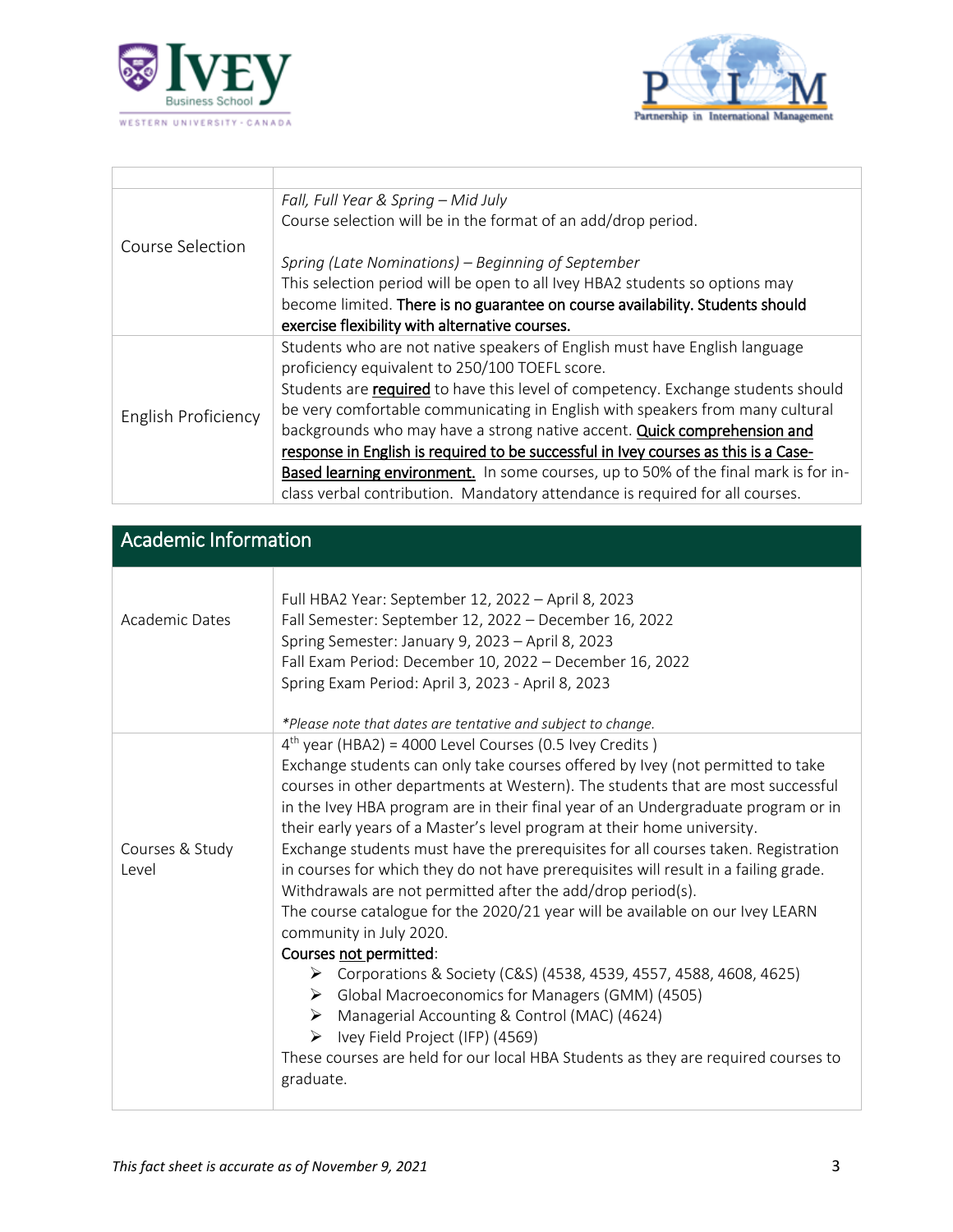



| Course Load<br>Requirement     | Exchange students are required to take a minimum of 2.0 Ivey credits while at Ivey,<br>regardless of whether credit may be required or recognized at their home<br>university.<br>Exchange students may take a maximum of 2.5 credits.<br>Note: The regular course load for Ivey students is 2.5 credits/semester.                                                                                                                                                                                                                                                                                                                                                                                                                               |
|--------------------------------|--------------------------------------------------------------------------------------------------------------------------------------------------------------------------------------------------------------------------------------------------------------------------------------------------------------------------------------------------------------------------------------------------------------------------------------------------------------------------------------------------------------------------------------------------------------------------------------------------------------------------------------------------------------------------------------------------------------------------------------------------|
| Course Registration<br>Process | In July, all nominated exchange students will participate in the course add/drop<br>process. This process will be first come, first serve and all visiting exchange<br>students will be able to add courses in real-time.<br>There will be additional add/drop periods in early September and early January<br>during which changes to courses can be made.<br>Class sizes are mainly at a maximum of 70, but in some cases depending on room<br>size and topic of course, this may vary. Please note that there may not be enough<br>room in a course, so student will able to waitlist for preferred courses.                                                                                                                                  |
| Class Attendance               | Students are expected to attend all classes unless there are extenuating<br>circumstances (i.e. severe illness). Students are required to inform their professor<br>prior to class if they are going to be absent and, in some cases, will be required to<br>provide supporting documentation (i.e. medical note). Students will not be<br>excused from class for travel reasons. The following (or similar) is indicated on all<br>Ivey course outlines and is the policy regarding class attendance:<br>"If you miss more than 25% of the course, you cannot have fully mastered the<br>material, and thus will be barred from writing the final exam. This makes it<br>extremely likely that you will receive a failing grade in the course." |
| Learning<br>Expectations       | <b>Class Format</b><br>Case method of study. Each class is a discussion of a case scenario; 20-30 pages<br>about a real company. The class discusses the situation. The professor guides the<br>discussion and draws the class to the required conclusion. This is not a lecture style<br>teaching system.<br>Attendance<br>It is recommended that students arrive prior to the start of semester to acclimatize<br>to the city and the Ivey environment. A mandatory orientation session will take<br>place prior to the first week of classes that all students must attend. Class<br>attendance is mandatory for every class.<br>Contribution<br>Verbal contribution in each course is weighted as high as 50% of the final grade.            |
|                                | Exchange students have a significantly different and extremely valuable set of life                                                                                                                                                                                                                                                                                                                                                                                                                                                                                                                                                                                                                                                              |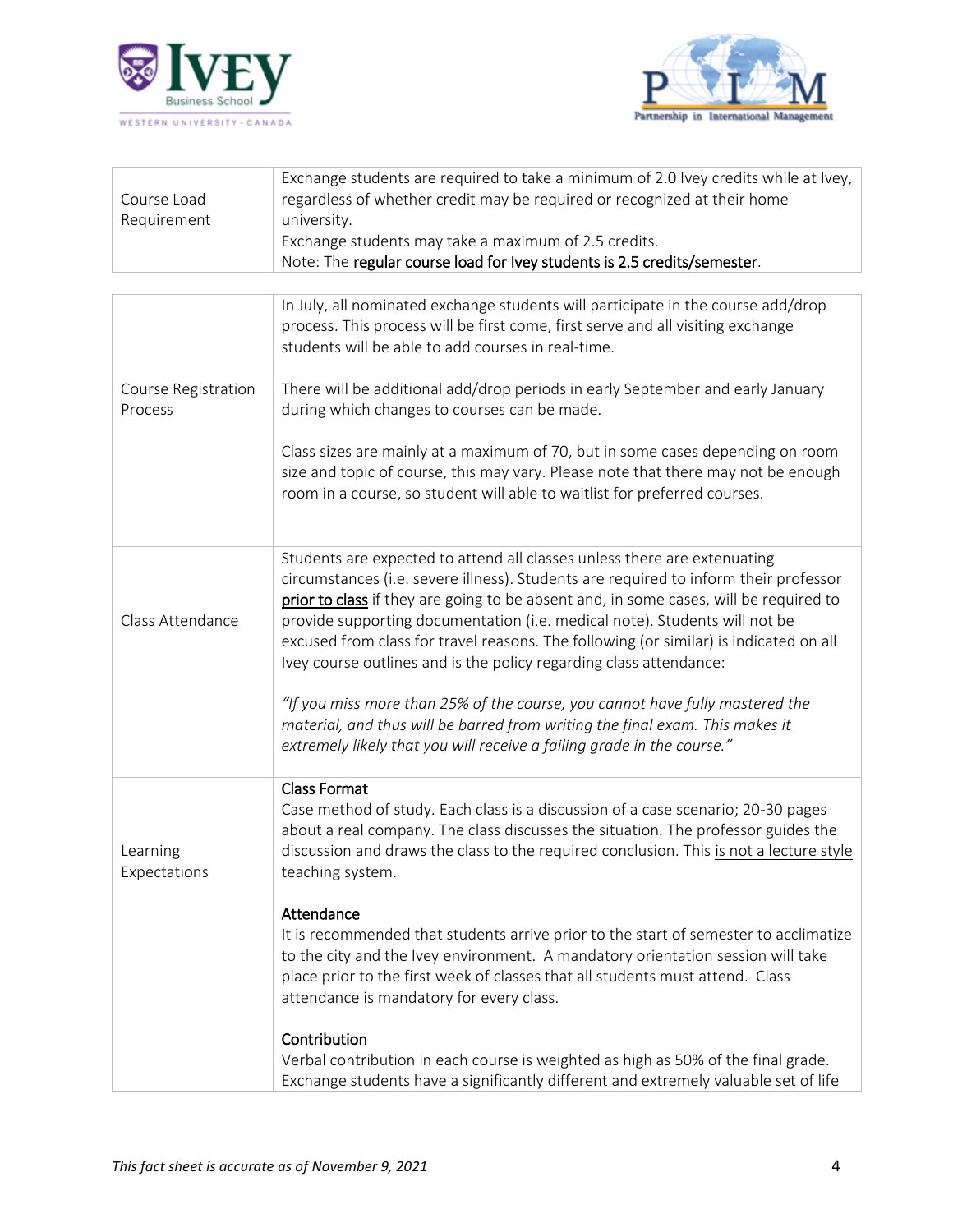



|         | experiences and should be prepared to actively contribute in every class. Students |              |                                                                                     |
|---------|------------------------------------------------------------------------------------|--------------|-------------------------------------------------------------------------------------|
|         | must prepare the case(s) before each class.                                        |              |                                                                                     |
|         |                                                                                    |              |                                                                                     |
|         | <b>General Management Approach</b>                                                 |              |                                                                                     |
|         | Ivey uses a strong case-method approach to learning. Theory is learned at the      |              |                                                                                     |
|         | same time as skills are developed. Managers require skills to analyze their needs  |              |                                                                                     |
|         |                                                                                    |              | and situations, decision-making skills at many levels every day. The Ivey case-     |
|         |                                                                                    |              | method develops the student's skills in every functional area.                      |
|         |                                                                                    |              |                                                                                     |
| Grading | Grades are given in percentages at Ivey.                                           |              |                                                                                     |
|         |                                                                                    |              |                                                                                     |
|         | <b>HBA Grades</b>                                                                  |              | Interpretation                                                                      |
|         | 90% - 100%                                                                         | $A+$         | Distinction                                                                         |
|         | 85% - 89%                                                                          | Α            |                                                                                     |
|         | 80% - 84%                                                                          | A-           | High Pass                                                                           |
|         | 77% - 79%                                                                          | $B+$         |                                                                                     |
|         | 73% - 76%                                                                          | Β            | Good                                                                                |
|         | 70% - 72%                                                                          | $B -$        |                                                                                     |
|         | 67% - 69%                                                                          | $C+$         |                                                                                     |
|         | 63% - 66%                                                                          | $\mathsf{C}$ | Pass                                                                                |
|         | 60% - 62%                                                                          | $C-$         |                                                                                     |
|         | 57% - 59%                                                                          | D+           |                                                                                     |
|         | 53% - 56%                                                                          | D            | Low Pass                                                                            |
|         | 50% - 52%                                                                          | D-           |                                                                                     |
|         | < 50%                                                                              | Fail         |                                                                                     |
|         |                                                                                    |              |                                                                                     |
|         |                                                                                    |              | One copy of the official Western University transcript will be sent to student's    |
|         |                                                                                    |              | home university by the Ivey Exchange Coordinator. Any additional copies required    |
|         |                                                                                    |              | are to be ordered through Western's Registrar's Office                              |
|         |                                                                                    |              | http://www.registrar.uwo.ca/ by the student prior to the end of term. An unofficial |
|         |                                                                                    |              | grade report can be accessed by students on LEARN (Ivey Student Information         |
|         | System).                                                                           |              |                                                                                     |
| Exams   |                                                                                    |              | Exams are held during the week immediately following the final class for the        |
|         |                                                                                    |              | semester. Mid-terms will also be scheduled. Most Ivey exams are case format         |
|         |                                                                                    |              | where the case is analyzed and recommendations made within a 4-hour assigned        |
|         |                                                                                    |              | period. Exam dates and times cannot be changed to accommodate student wishes        |
|         | or flight arrangements.                                                            |              |                                                                                     |
|         | All students must write the exam at the assigned time.                             |              |                                                                                     |
|         | Please arrange return air tickets after the end of the examination period.         |              |                                                                                     |
|         |                                                                                    |              |                                                                                     |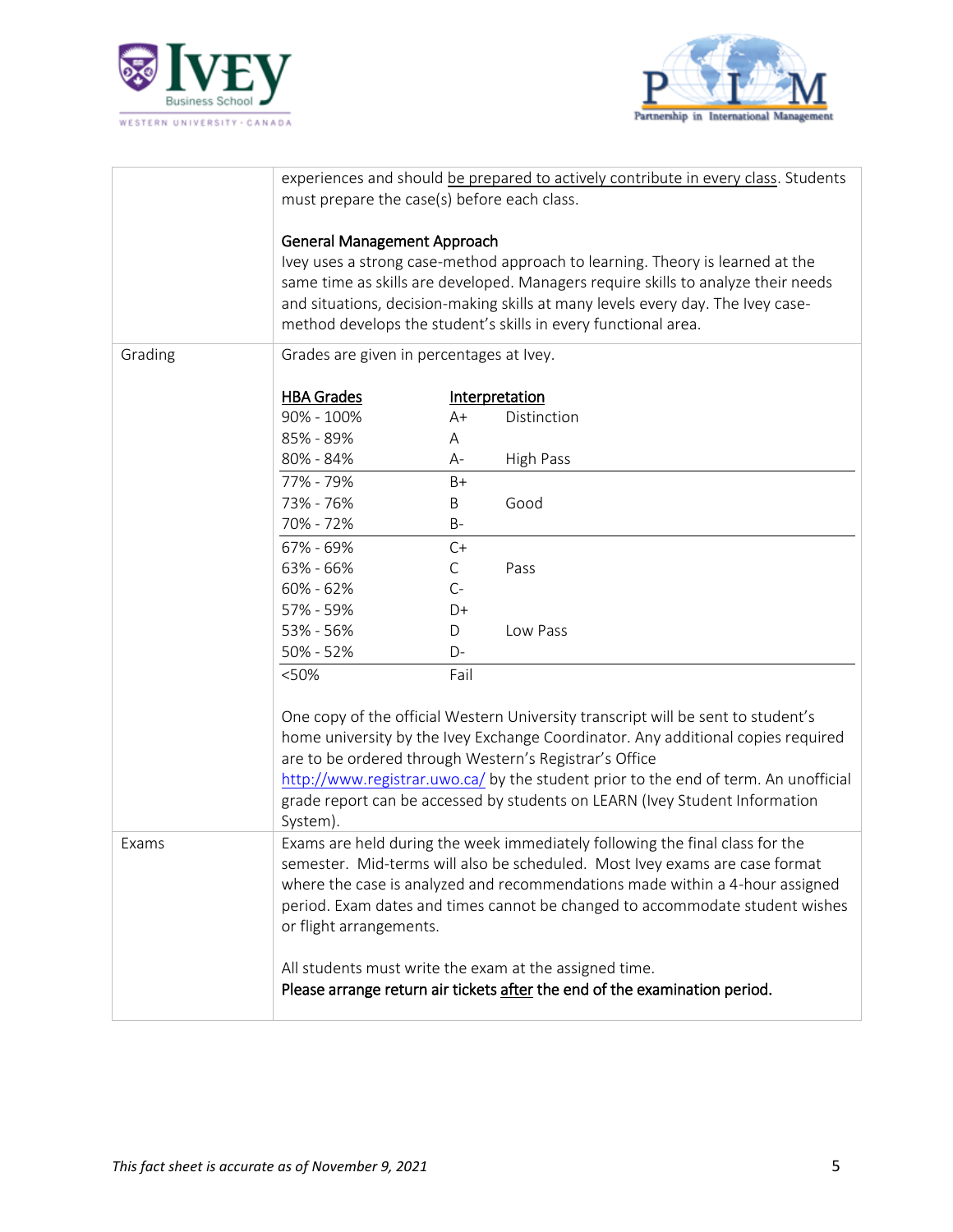



| <b>Arrival/Orientation Program</b>         |                                                                                                                                                                                                                                                                                                                                                                                                                                                 |  |
|--------------------------------------------|-------------------------------------------------------------------------------------------------------------------------------------------------------------------------------------------------------------------------------------------------------------------------------------------------------------------------------------------------------------------------------------------------------------------------------------------------|--|
| Arrival Date                               | Students are required to be on campus by (dates subject to change):<br>$\triangleright$ Fall & Full Year students – September 7 <sup>th</sup> , 2022<br>Spring students - January 4th, 2023                                                                                                                                                                                                                                                     |  |
| Pre-arrival Preparation<br>and Information | For more information on the students exchange to Ivey, please read the<br>Ivey 2022-2023 International Student Handbook.                                                                                                                                                                                                                                                                                                                        |  |
| Mandatory Orientation                      | Orientation in September and January begins with the Exchange Student<br>Welcome before classes begin. Exact dates will be made available in Spring<br>2022. All exchange students should arrange to be in London, Canada by the<br>arrival date above in order to become familiar with their surroundings, bus<br>service, campus location, etc. The Ivey Exchange Coordinator and HBAA student<br>exchange coordinators are always available. |  |
| HBAA Exchange<br>Coordinators              | HBAA student exchange coordinators are available to acclimatize exchange<br>students to Ivey and the classes, and to integrate the exchange students into<br>Ivey student social activities.                                                                                                                                                                                                                                                    |  |

| <b>Associated Costs</b> |                                                                                                                                                                                                                                                                                                                                                                                                                                            |
|-------------------------|--------------------------------------------------------------------------------------------------------------------------------------------------------------------------------------------------------------------------------------------------------------------------------------------------------------------------------------------------------------------------------------------------------------------------------------------|
| Costs                   | University required fees: Apprx. \$500 per semester. These fees include:<br>UHIP (Health insurance; explained below)<br><b>Buss Pass</b><br>WesternONE card (Student ID card)<br>Other expenses depend on lifestyle and will include housing, living expenses<br>and travel, as well as entertainment and social activities                                                                                                                |
|                         | Course Material Fees: Although exchange students do not pay tuition at Ivey, all<br>students are required to pay for any course material fees such as casebook,<br>required textbooks, class guest speakers, etc. These fees vary from year to year<br>and from course to course. Payment for fall semester course material fees will<br>be due on or around Dec. 1 <sup>st</sup> .<br>An overview of approximate costs can be found here. |

| Other Important Information |                                                                     |  |
|-----------------------------|---------------------------------------------------------------------|--|
| Accommodation               | Options for housing:                                                |  |
|                             | Off-Campus Housing - http://offcampus.uwo.ca/<br>⋗                  |  |
|                             | The Marg $-$ Off campus residence geared towards students. All<br>➤ |  |
|                             | buildings are within 4km of campus. Rooms are fully furnished and   |  |
|                             | flexible lease terms are available.                                 |  |
|                             | https://www.themarq.ca/cities/london                                |  |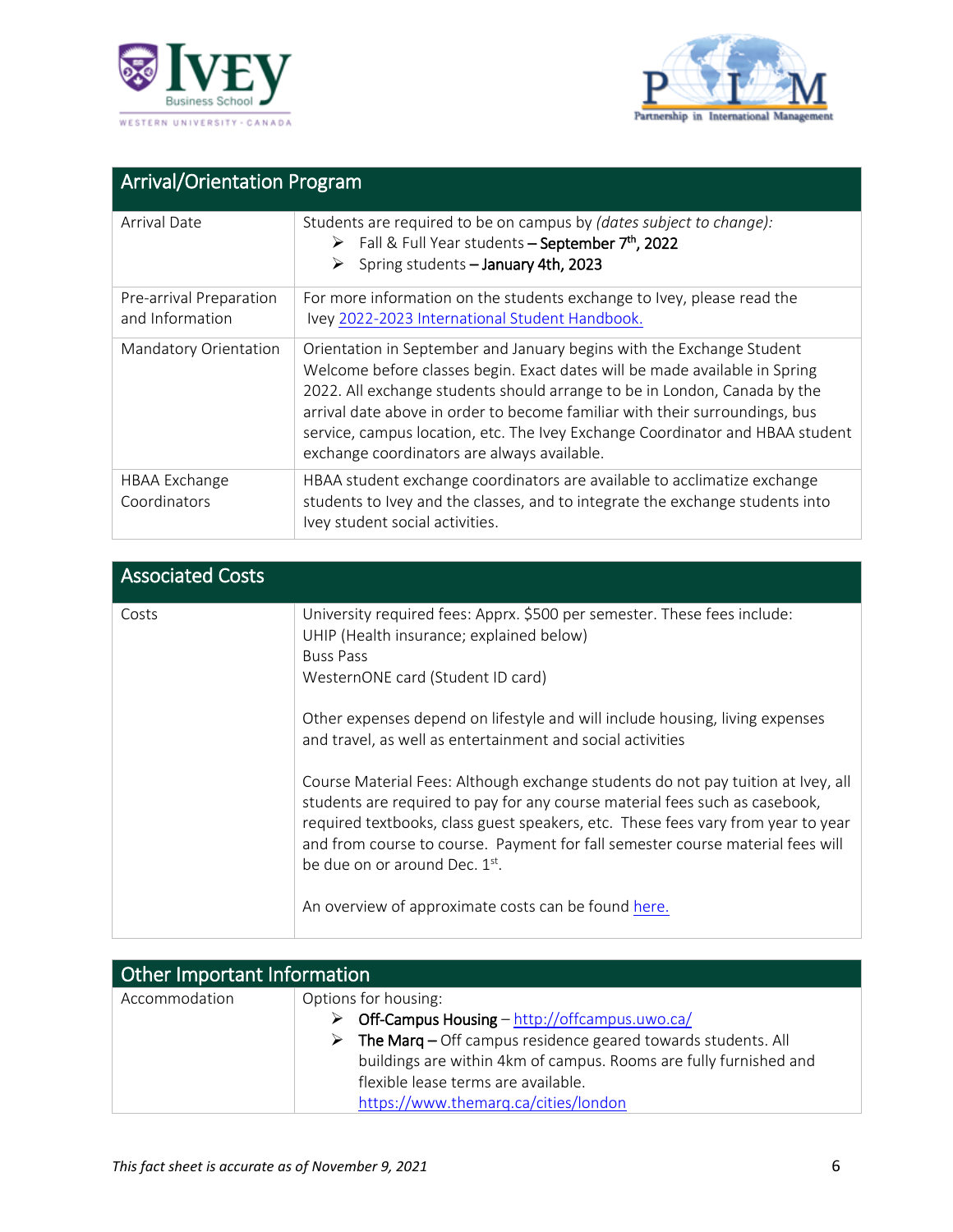



|                            | <b>On-Campus Residence</b> $-$ these are primarily for first year university<br>students (17, 18 year olds) and can be more expensive compared to<br>living off-campus. There are limited spaces in on-campus residences for<br>visiting exchange students. http://www.residenceatwestern.ca/   |
|----------------------------|-------------------------------------------------------------------------------------------------------------------------------------------------------------------------------------------------------------------------------------------------------------------------------------------------|
|                            | Housing resources<br>▶ Western News<br>The Gazette (student newspaper)<br>➤<br>Off-Campus Guide for International Students (Contact: Youmi Dickson:<br>➤<br>OCHA@housing.uwo.ca)<br>Guide to Renting in London<br>➤                                                                             |
| Health Insurance<br>(UHIP) | All exchange students are required to pay for UHIP (University Health Insurance<br>Plan). UHIP is mandatory and students are automatically enrolled in UHIP for<br>the duration of which they are here on exchange.<br>UHIP covers medical and hospital expenses such as: physicians' services, |
|                            | diagnosis and treatment of illnesses, surgery, x-rays, hospital services, and<br>emergency dental care in a hospital.                                                                                                                                                                           |
|                            | Services that are not covered by the plan include: charges for dental care not<br>approved by the plan, eyeglasses, and prescription medication.<br>For details about the coverage, please visit UHIP.                                                                                          |
|                            | We encourage students to look into supplemental health insurance or ensure<br>the insurance they currently have will cover them for the things not covered by<br>UHIP while in Canada, or if they travel outside of Canada.                                                                     |
| Visa Requirements          | A student study permit is required by students from some countries. Please<br>check the requirements and exemptions at:<br>http://www.cic.gc.ca/english/study/index.asp                                                                                                                         |